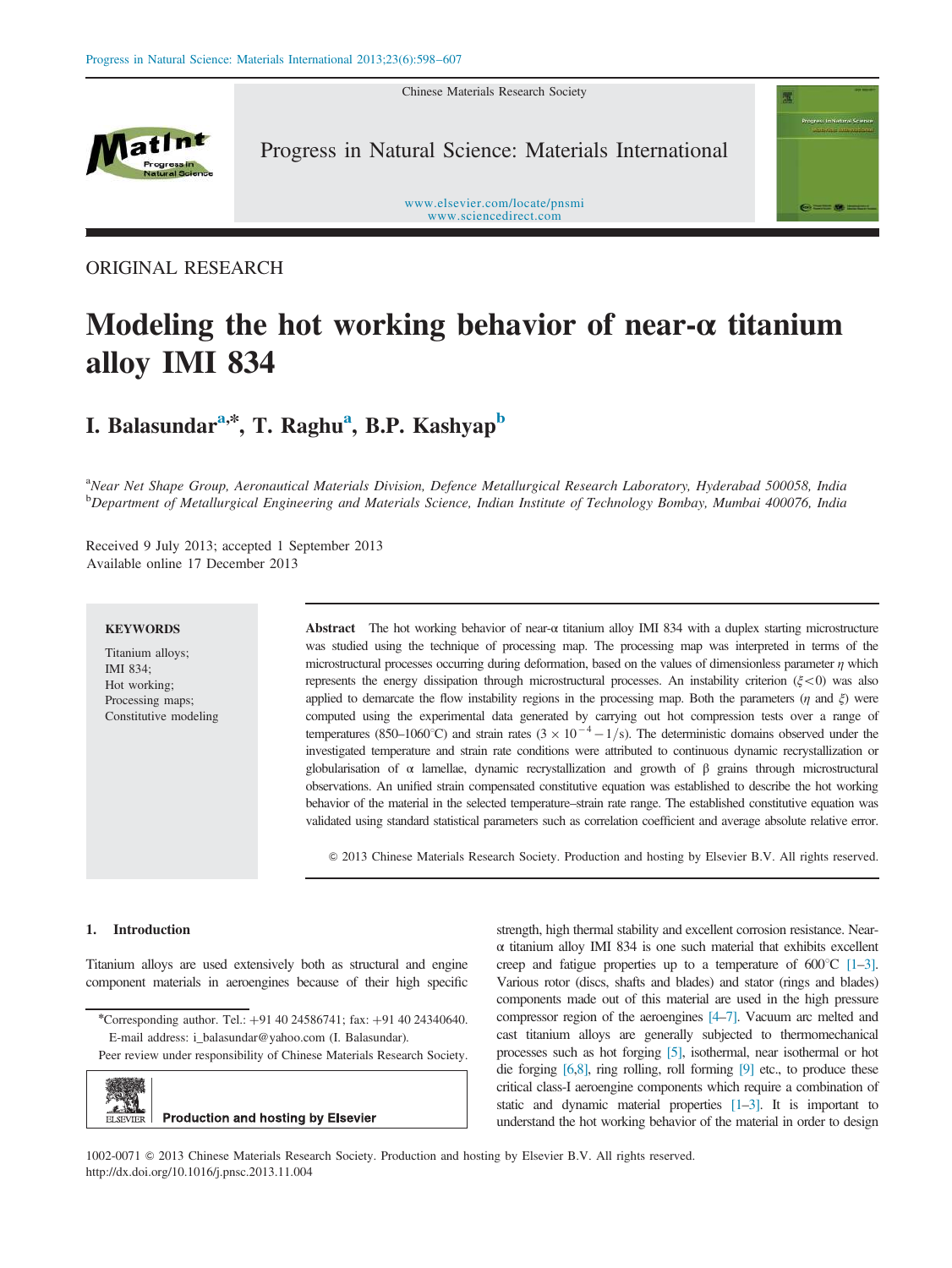a suitable process schedule to produce such critical aeroengine components. Appropriate selection of the thermomechanical processing parameters is also vital not only to attain the desired microstructure and mechanical properties but also to increase the efficiency and improve the quality of the product. Though the high temperature deformation behavior of the material has been reported earlier by various researchers [10–17], the thermomechanical processing parameters i.e., temperature, strain and strain rate required to produce various aeroengine components out of this material has not yet been identified or optimized. Even after identifying the optimum thermomechanical processing parameters, it is required to understand the deformation behavior of the material in the three dimensional deformation zone during metal forming where complicated state of stress (SOS) prevails. To address these issues and design a suitable deformation process, techniques such finite element analysis are generally used in the aerospace industry. The reliability of the output from finite element analyses depends to a large extent on the constitutive equations that are used to simulate the deformation behavior. Though various constitutive equations have been used to model the deformation behavior of hexagonal close packed materials [18–20], the phenomenological equation proposed by Sellars and Tegart [21,22] where the flow stress is expressed by a hyperbolic-sine function in an Arrhenius type equation has been found to predict and model the deformation behavior of a variety of materials quite reliably over many decades [23]. However, Sellars–Tegart [21,22] equation assumes that the strain rate has a greater influence on the flow stress when compared to strain. In case of titanium alloys, the microstructure evolution and hence the flow stress depends not only on temperature and strain rate but also on the strain [24,25] and strain path [26]. The dynamic recrystallization or globularisation behavior of transformed β structure has been found to be a function of strain in many Ti alloys [24–26]. Therefore, the effect of strain on the deformation behavior has to be incorporated into the constitutive equation [27,28] in order to model the deformation behavior accurately.

The objectives of the current study are: (1) to generate processing map to characterize the hot working behavior of near-α titanium alloy IMI 834 with a duplex microstructure using hot isothermal compression data, (2) to identify deformation mechanisms operating within various deterministic domains in the processing map by correlating the efficiency power of dissipation  $(\eta)$  to stress–strain response and as-deformed microstructure, (3) to establish the optimum thermomechanical processing parameters that can be used to design suitable process schedules to convert the material into useful aeroengine components and (4) to establish a suitable constitutive equation that considers the effect of temperature, strain rate and strain.

#### 2. Dynamic materials modeling

Exhaustive information on the concept of dynamic materials modeling (DMM) can be found elsewhere [29]. According to this model, the workpiece is considered to be the dissipater of power. The total power  $P$  input to the material can be divided in to two complementary functions: G content and J co-content.

$$
P = \sigma \dot{\varepsilon} = G + J = \int_0^{\dot{\varepsilon}} \sigma d\dot{\varepsilon} + \int_0^{\sigma} \dot{\varepsilon} d\sigma \tag{1}
$$

where  $\sigma$  and  $\dot{\varepsilon}$  represent the flow stress and strain rate respectively.

G content represents the power dissipated by plastic deformation most of which is converted in to heat whereas J co-content represents the power dissipated through microstructural changes. The power partitioning between  $G$  and  $J$  is controlled by the strain rate sensitivity (*m*). The metallurgical power dissipation processes may be characterized by the variation of  $J$  co-content with temperature and strain rate, but normalization with the input power sharpens the variation. This normalization leads to the definition of a dimensionless parameter called the efficiency  $(n)$  of power dissipation given as

$$
\eta = \frac{J}{J_{\text{max}}} = \frac{2m}{m+1} \tag{2}
$$

The variation of  $\eta$  with temperature and strain rate constitutes the power dissipation map. Various domains in the map may be correlated with specific microstructural processes, which, in turn can be applied for controlling the same [29]. The stability condition described in the dynamic materials model by Kalyan Kumar [30] is based on the extremum principles of irreversible thermodynamics as applied to large plastic flow proposed by Ziegler [31]. The condition for microstructural stability at constant temperature, in terms of a dimensionless instability parameter  $\xi$ , is given by

$$
\xi(\varepsilon) = \frac{\partial \ln(m/m + 1)}{\partial \ln \varepsilon} + m \tag{3}
$$

Parameter ξ may be evaluated and plotted as a function of temperature and strain rate to obtain an instability map. Instabilities like adiabatic shear banding, flow localization, dynamic strain aging, mechanical twinning and kinking or flow rotations etc. have been reported to occur in regimes where  $\xi$  is negative [29]. Superimposition of the instability map over the power dissipation map gives the processing map.

#### 3. Constitutive modeling

Sellars and Tegart hyperbolic-sine Arrhenius equation [21,22] has been widely employed to describe the relationship between the flow stress and processing parameters such as temperature and strain rate, at hot working conditions for various materials [23]. The effect of temperature and strain rate on the deformation behavior of the material is usually expressed using a temperature compensated strain rate parameter or Zener–Holloman parameter (Z) in an exponent-type equation:

$$
Z = \operatorname{sexp}\left(\frac{Q}{RT}\right) \tag{4}
$$

where  $\acute{\epsilon}$  is the strain rate (1/s), R is universal gas constant (8.314) J/mol K), T is the absolute temperature  $(K)$  and O is the activation energy (J/mol) for hot deformation.

The strain rate and temperature dependence of stress is usually expressed as

$$
\dot{\varepsilon} = A f(\sigma) \exp\left(\frac{-Q}{RT}\right) \tag{5}
$$

$$
f(\sigma) = \begin{cases} \sigma^{n'} & \text{for } \alpha \sigma < 0.8\\ \exp(\beta' \sigma) & \text{for } \alpha \sigma > 1.2\\ \left[\sinh(\alpha' \sigma)\right]^{n} & \text{for all } \alpha \sigma \end{cases}
$$
(6)

where A, n',  $\beta'$ ,  $\alpha'$  and n are material constants. n',  $\beta'$  and  $\alpha'$  are related by  $\beta' = \alpha' n'$  [21,22]. As the effect of strain is aimed to be incorporated into the constitutive equation, this can be achieved by expressing the constants as a function of strain [27,28].

#### 4. Experimental procedure

Near- $\alpha$  titanium alloy IMI 834 with a nominal composition (wt%) of Ti - 5.8 Al - 4.0 Sn - 3.5 Zr - 0.7 Nb - 0.50 Mo - 0.35 Si - 0.06 C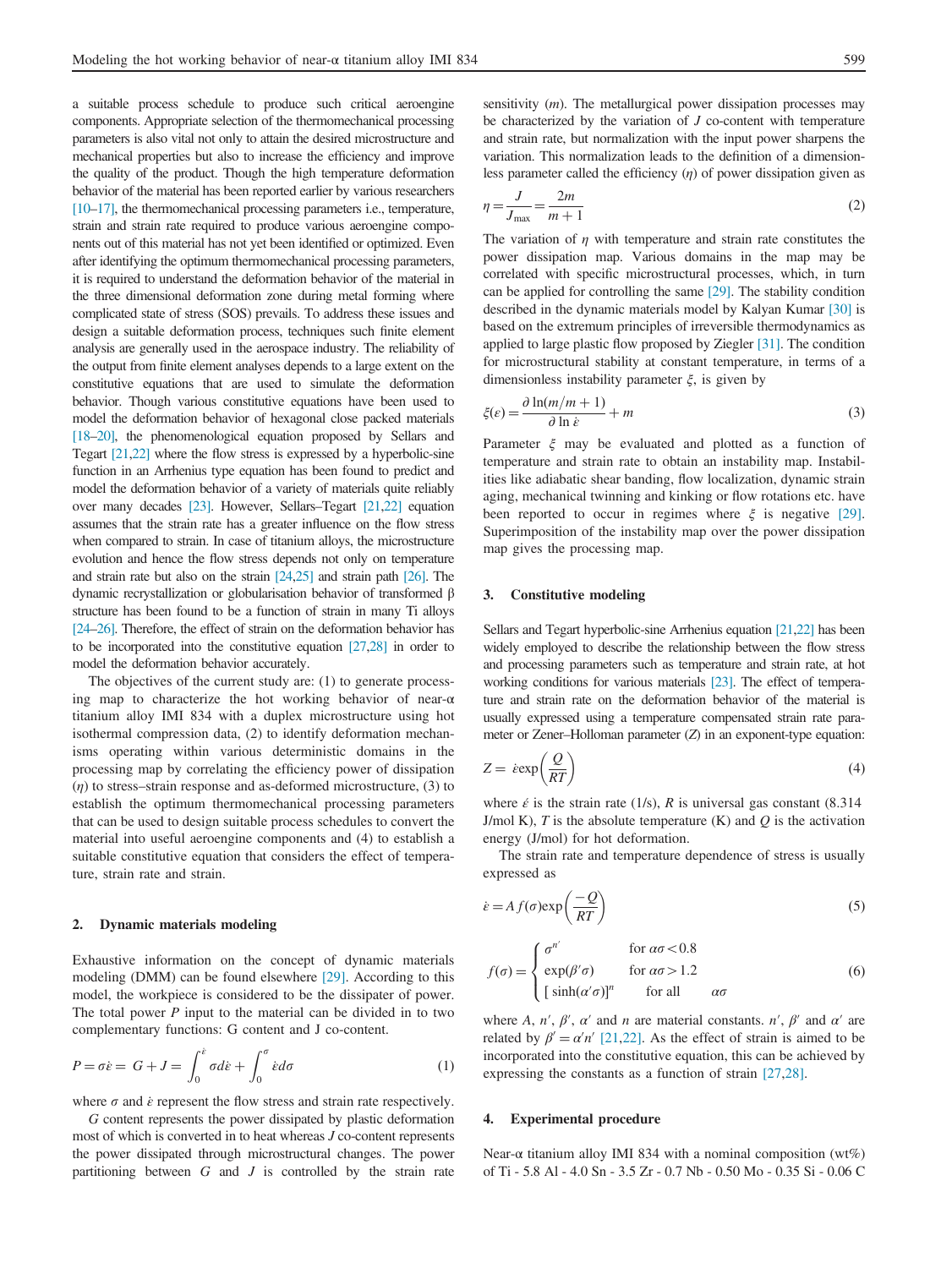in the as-forged and machined condition was procured from TIMET, UK, in the form of 172 mm diameter bars. The microstructure of the as-received material (Fig. 1) contains  $35-40\%$  primary alpha (P $\alpha$ ) in a transformed beta (Tβ) matrix. The variation in the size and shape of primary  $\alpha$  present in the as-received material can be attributed to the local variation in the amount of deformation experienced by the material. The transformed β or the prior β grain size was found to vary from 40 to 65 μm. The average prior β grain size was estimated to be  $\approx$  50 µm. The as-received microstructure of the material used in the study is similar to that used by Bates et al. [10] except for the marginal variation in alloy chemistry and hence the variation in  $\beta$  transus temperature  $(\beta_t)$ .

Isothermal hot compression tests were conducted over a range of temperatures and strain rates as shown in Table 1 to generate the high temperature flow data of the material. For compression testing, cylindrical samples with a constant height to diameter ratio of 1.5 were electro-discharge machined from the as-received bar and the edges of the machined samples were chamfered to avoid fold over during the initial stages of testing. A small hole of 0.8 mm in diameter, reaching to the center of the sample was drilled at its mid-height and a K-type thermocouple was inserted through it to monitor and record the temperature. Deltaglaze 347 coated IMI 834 samples were then heated to the deformation temperature at a rate of  $5^{\circ}$ C/min using a split type resistance heating furnace, held for 30 min and compressed under constant true strain rates on a computer controlled servo-hydraulic testing machine, custom built by DARTEC, UK. The adiabatic temperature rise during deformation was recorded. After testing, the samples were water quenched to freeze the high temperature microstructure. The quenched samples were then cut parallel to compression direction. The cut faces were then polished and



Fig. 1 Typical microstructure of the as-received IMI 834 material exhibiting duplex microstructure.

| Table 1 | Temperature and true strain rate domain considered |
|---------|----------------------------------------------------|
|         | for processing map generation.                     |

### Material: near-α titanium alloy IMI 834  $950, 900, 950, 1000, 1030, 1000$

| Temperature $(C)$     | 850, 900, 950, 1000, 1030, 1060                            |
|-----------------------|------------------------------------------------------------|
| Strain rate $(1/s)$   | $3 \times 10^{-4}$ , $10^{-3}$ , $10^{-2}$ , $10^{-1}$ , 1 |
| % Reduction in height | $50\% \equiv$ True strain ( $\varepsilon$ ): 0.694         |

etched with Kroll's reagent for microstructural evaluation using an optical microscope.

The load-stroke curves obtained after compression testing were converted to true stress–true strain curves using standard procedures reported elsewhere [29]. The elastic strain region was removed to obtain true stress–true plastic strain curves. The flow stress at each true plastic strain was then corrected for adiabatic temperature rise (ATR) by applying linear interpolation and extrapolation between flow stress and inverse of temperature on a semi-log scale as discussed elsewhere [29]. From the ATR corrected flow stress, the temperature sensitivity parameter [31] or entropy production rate  $(S)$  and the strain rate sensitivity of the material were evaluated using the equations listed below

$$
S = \frac{1}{T} \left( \frac{\partial \log \sigma}{\partial (1/T)} \right) \tag{7}
$$

$$
m = \frac{\partial \ln \sigma}{\partial \ln \dot{\epsilon}}\tag{8}
$$

Standard cylindrical tensile samples of 6 mm diameter and 30 mm gage length were prepared from the as-received material and tested at predetermined temperature and strain rate (discussed later) using INSTRON 1185 universal testing machine as per American Standards for Testing and Materials (ASTM) E21 [32].

#### 5. Results and discussions

#### 5.1. True stress–true strain curves

Typical true stress–true strain curves generated by converting the load–stroke curves obtained from the hot compression tests are illustrated in Fig. 2a–f. Samples deformed at 850 and 900 $^{\circ}$ C, exhibit flow softening following the peak in flow stress that occurs in the early stage of deformation. Eventually the flow stress generally reaches a steady state at strain  $\geq 0.60$ , depending on the strain rate. At 950 and  $1000^{\circ}$ C, the material exhibits steady state behavior at lower strain rates  $(3 \times 10^{-4} - 10^{-2}/s)$  and flow softening characteristics at high strain rates  $(10^{-1} - 1/s)$ . The peak stress was found to increase with strain rate and decrease with temperature. Yield drop and serrations were observed in true stress–true strain curves when deformed between 1030 and  $1060^{\circ}$ C. The occurrence of the yield drop and serrations can be attributed to the high solute content ( $\approx 15\%$ ) and the large atomic size difference of carbon and silicon with respect to that of titanium as explained by Wanjara et al. [12]. The effect of deformation temperature on the initial microstructure of the material is shown in Fig. 3a–d. The variation of primary  $\alpha$  with temperature (Fig. 3a–d) was estimated using point count technique [32]. From the primary α volume fraction, the volume fraction of β phase was estimated (β volume fraction =  $100$  – primary α volume fraction) and is shown in Fig. 3e in comparison with that reported in literature [2,3,11,17].

#### 5.2. Effect of temperature

The effect of temperature on the flow stress of the material at a true strain of 0.5 is shown in Fig. 4a. For deformation temperatures  $\geq 1030^{\circ}$ C, the flow stress is less sensitive to temperature whereas below this temperature it is highly temperature sensitive. Though Weiss and Semiatin [33] have reported that such a transition in flow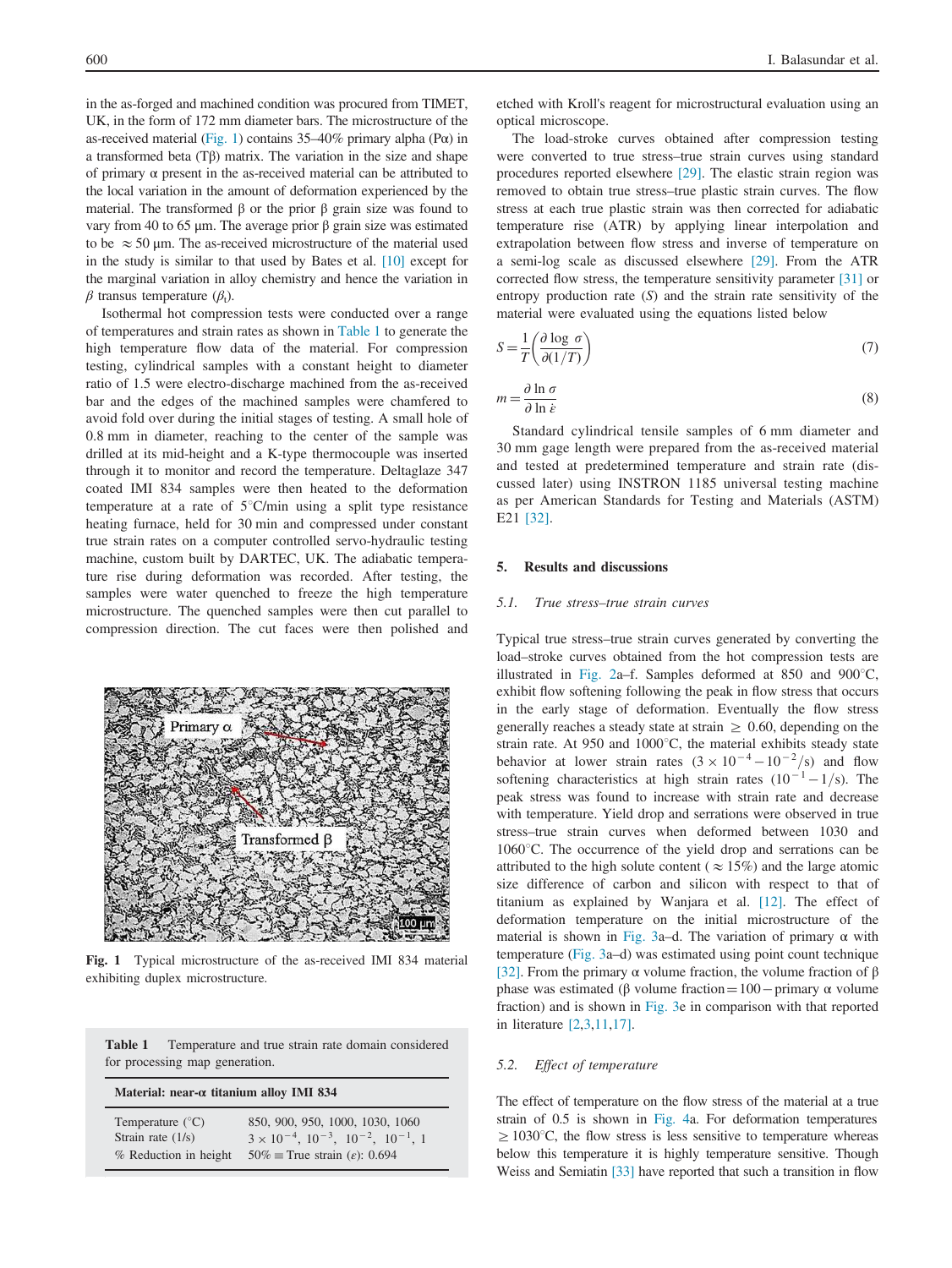

Fig. 2 True stress–true strain curves for IMI 834 with a duplex starting microstructure obtained by hot compression testing at various temperature and constant true strain rates.

stress temperature sensitivity takes place at the  $\beta$  transus of the material, it is observed at much lower temperature between 1000 and 1030<sup>°</sup>C ( $\beta$ <sub>t</sub>–[70 to 40<sup>°</sup>C]) here concurring with the findings of Wanjara et al. [12]. At temperatures less than 1030<sup>o</sup>C, HCP  $\alpha$  phase controls the deformation behavior whereas at temperature  $> 1030^{\circ}C$ , the BCC β being the dominant phase controls the deformation. The qualitative (Fig. 3a–d) and quantitative (Fig. 3e) variation of the as-received microstructure with hot working temperature concurs well with above mentioned statement.

During deformation, the material dissipates the instantaneous power by metallurgical processes commensurate with the level of power applied. The applied power induces an entropy production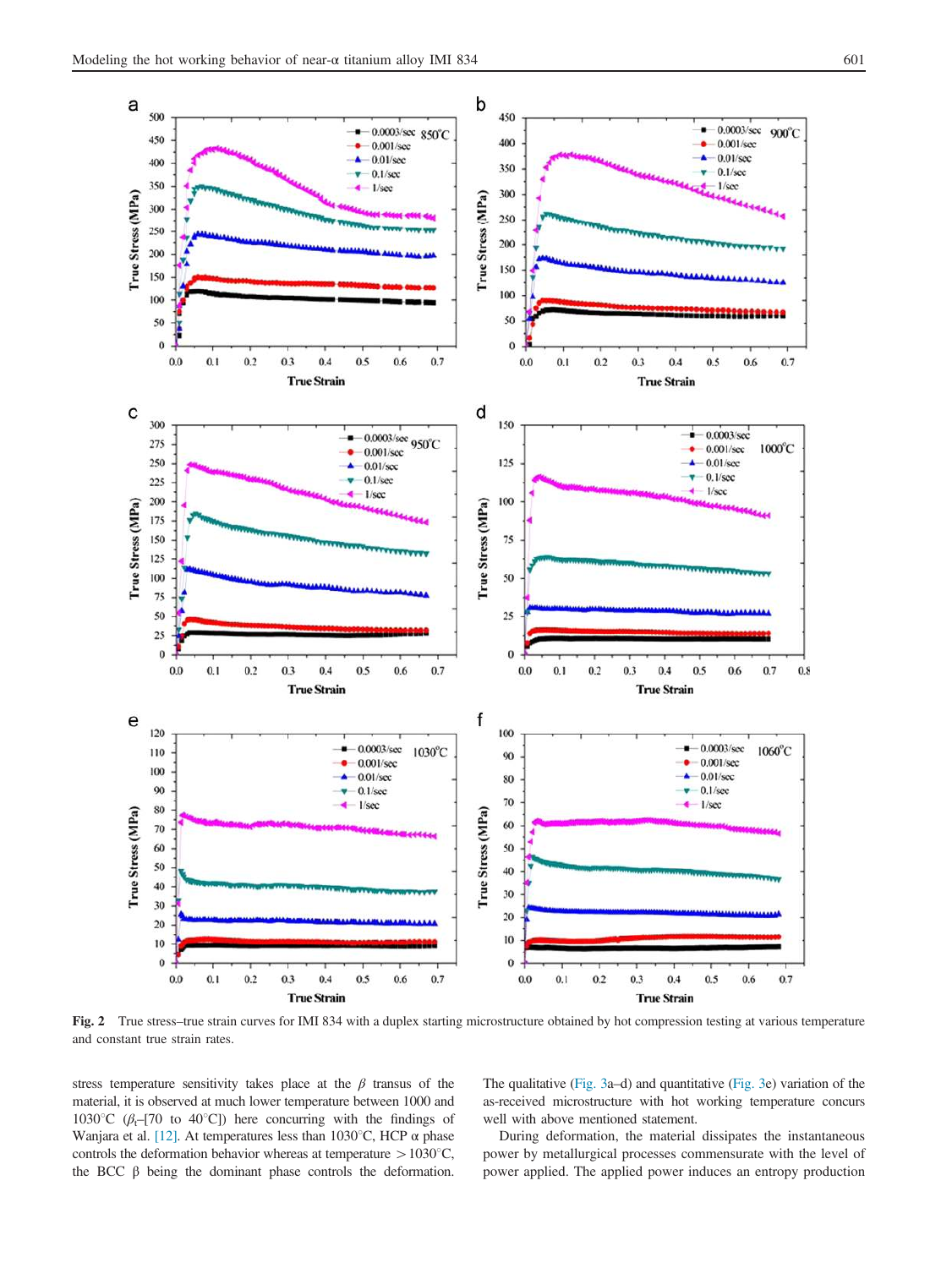

Fig. 3 Variation in the microstructure of as-received material with respect to hot working temperature (a)  $850^{\circ}$ C, (b)  $950^{\circ}$ C, (c)  $1030^{\circ}$ C, (d) 1060 $^{\circ}$ C and (e) quantitative variation of  $\beta$  volume fraction with temperature.



Fig. 4 (a) Variation of flow stress with temperature, (b) variation of temperature sensitivity parameter or the entropy production rate (S) with temperature, (c) variation in flow stress as a function of strain rate on log–log scale and (d) variation in strain rate sensitivity m with strain rate.

rate which is controlled by the second law of thermodynamics and is directly related to the grain size [34]. The rate of entropy production by the material reaches a maximum when the material has the potential to develop very fine grain size [34]. The rate of entropy production decreases when grain growth takes place. Entropy production rate ratio  $(S)$  calculated for the material at a true plastic strain of 0.5 using Eq. (7) is plotted against the deformation temperature in Fig. 4(b). It can be seen that,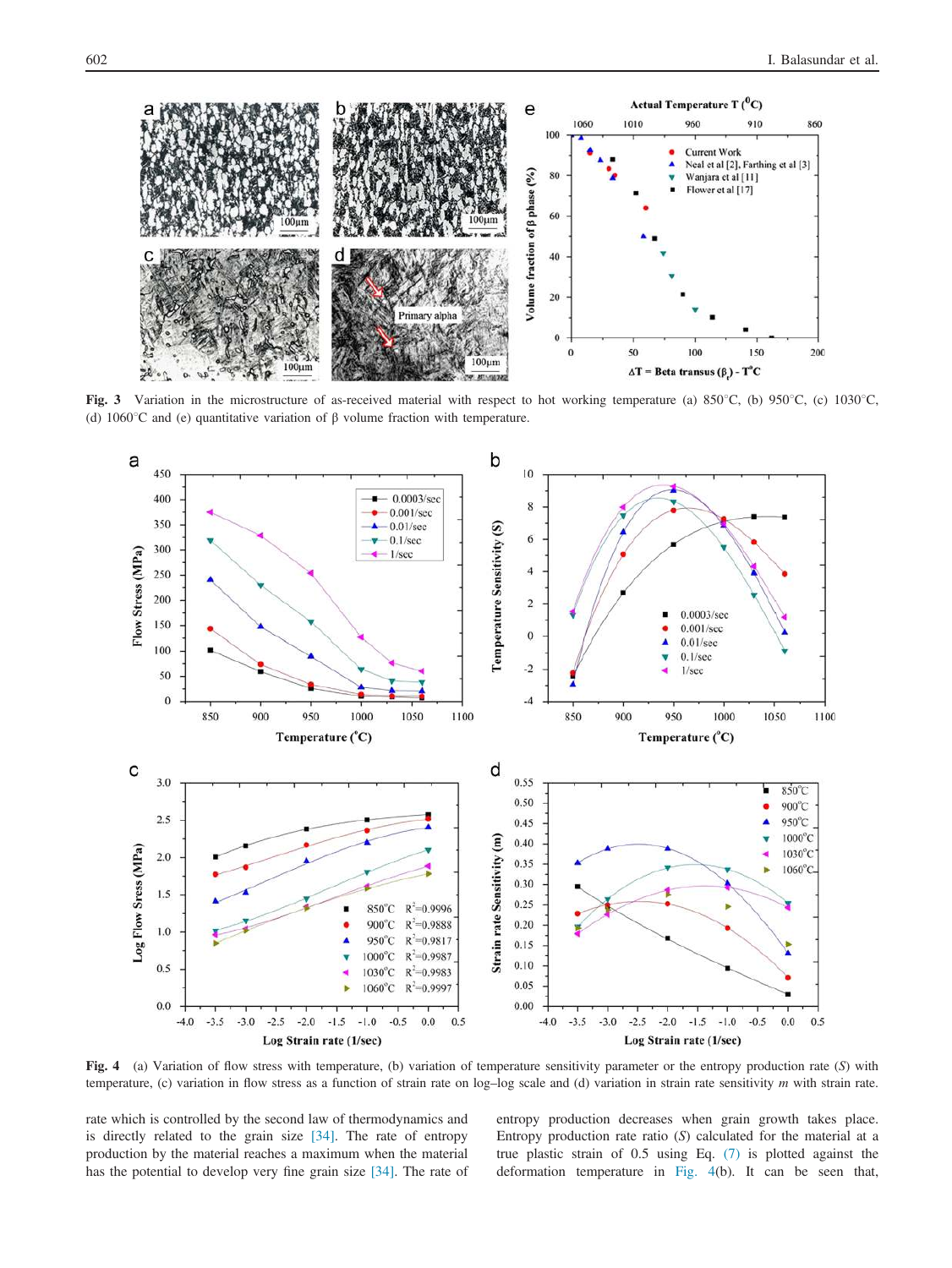irrespective of the strain rate, the entropy rate ratio reaches to a peak value at intermediate temperatures  $(900-1000^{\circ}C)$ . The material is expected to exhibit a fine grain structure in this temperature range since the parameter S is directly correlated to the additional area per unit volume created during deformation [34]. At lower temperature  $(850^{\circ}C)$  and higher strain rates  $(10^{-3} - 1/s)$ , and higher temperature (1060<sup>o</sup>C) and lower strain rates  $(3 \times 10^{-4} - 10^{-3}/s)$  the entropy rate ratio is less than 1. Under these processing conditions the material is expected to exhibit unstable flow in the form of instabilities or grain growth [34] these aspects are discussed later when correlating the domains in the processing map with the microstructural observations.

#### 5.3. Effect of strain rate

The variation in flow stress as a function of strain rate, for a true plastic strain of 0.5 is plotted on a log–log scale as shown in Fig. 4(c). The strain rate sensitivity  $(m)$  that corresponds to the slopes of these curves is shown in Fig. 4(d). The material exhibits two strain rate sensitivity peaks, one at 950°C and at a strain rate of  $3 \times 10^{-3}$ /s and the other at 1000°C and at the strain rate of  $3 \times 10^{-2}$ /s. The peak values of  $m$  under these conditions are found to be 0.40 and 0.33 respectively.

#### 5.4. Processing map

The processing map developed for the material plotted for a true plastic strain of 0.6 is shown in Fig. 5. The shaded and un-shaded regions in the processing map represent unstable and stable flow regimes respectively.

#### 5.4.1. Instability region

In the unstable region, the material exhibits instability in the form of shear bands. At certain combinations of temperature and strain rate, the temperature of the sample during deformation increased beyond the deformation temperature during compression testing. For example, when deformed at  $850^{\circ}$ C and  $1/s$ , the temperature of



Fig. 5 Processing map for IMI 834 material with a duplex microstructure (35–40% P $\alpha$  in a T $\beta$  matrix) at a true plastic strain of 0.6 showing two deterministic domains.

the sample increased to  $57^{\circ}$ C. The temperature rise measured here is within the range estimated and reported by Li et al. [35] and Niu et al. [36] for near- $\alpha$  titanium alloys. The shear band instability (Fig. 6a) observed in the region can be attributed to this adiabatic temperature rise. At high strain rates, adiabatic heat generated during deformation is not conducted away due to insufficient time and low thermal conductivity of titanium alloys. As the temperature is increased by adiabatic heating, the flow stress required for deformation decreases and hence localization of deformation takes place leading to the formation of such bands [29,33]. IMI 834 should not be processed under these temperature–strain rate regime to avoid inhomogeneous deformation of the material.

#### 5.4.2. Stable flow regime

In the stable region, the map exhibits two domains. As per dynamic materials modeling (DMM), domains are the regions where deterministic deformation mechanisms operate [29]. The first deterministic domain is observed in the temperature range of 925–975°C and strain rate range of  $10^{-3} - 10^{-2}/s$  with a maximum efficiency of 62%. The efficiency values in the domain increase steeply. The material exhibits high strain rate sensitivity (Fig. 4d) and entropy rate ratio (Fig. 4b) in the domain. The deformed material exhibits a fine microstructure as compared to the as-received microstructure and to those microstructures obtained when processed outside the domain. The microstructure consists of coarse primary α particles in a transformed β matrix along with fine dynamically recrystallized or globularised  $\alpha$ particles from the lamellar structure as shown in Fig. 6b. The mechanism of globularisation of lamellar  $\alpha$  is similar to that proposed by Weiss et al. [37] and the same are discussed elsewhere [32]. The process of globular  $\alpha$  particle formation from the lamellar  $\alpha$  is referred as continuous dynamic recrystallization (CRDX) [29,38].

Based on the microstructure obtained, the sharp increase in the efficiency and the high strain rate sensitivity observed in the domain (925–975°C;  $10^{-3} - 10^{-2}$ /s), the material can be expected to exhibit superplastic characteristics [8]. For instance, a total elongation of 110% was obtained by tensile testing at 950°C and an average strain rate of  $3.16 \times 10^{-3}$ /s (Fig. 7a) with  $m \approx 0.40$  (Fig. 4d). To some extent this substantiates the fact that the material exhibits superplastic characteristics. However, the maximum ductility attained here is less than that reported for the superplastic grade material [39]. This can be attributed to the bimodal (coarse and fine primary α) microstructure present in the material and to the growth of the primary  $\alpha$  phase during tensile testing. As the cross head speed during tensile testing is held constant, the true strain rate decreases during a tensile test. When the material is deformed at  $950^{\circ}$ C with a slow strain rate, coalescence and growth of the primary  $\alpha$  phase takes place as shown in Fig. 6c. This growth in the  $\alpha$  phase during tensile testing could restrict the maximum elongation that can be achieved.

The second domain in the processing map (Fig. 5) is observed between 980 and 1020°C and  $10^{-2} - 10^{-1}$ /s with a maximum efficiency of 54%. At 975°C and a strain rate of  $10^{-2}/s$ , the material exhibits high entropy rate ratio (Fig. 5b) which is correlated to the additional interface area created per unit volume during dynamic recrystallization. The strain rate sensitivity is found to be 0.35 in this temperature–strain rate regime. The microstructure of the deformed sample shows a partially dynamic recrystallized β structure with wavy grain boundaries (Fig. 8a). It can therefore be stated that the material undergoes dynamic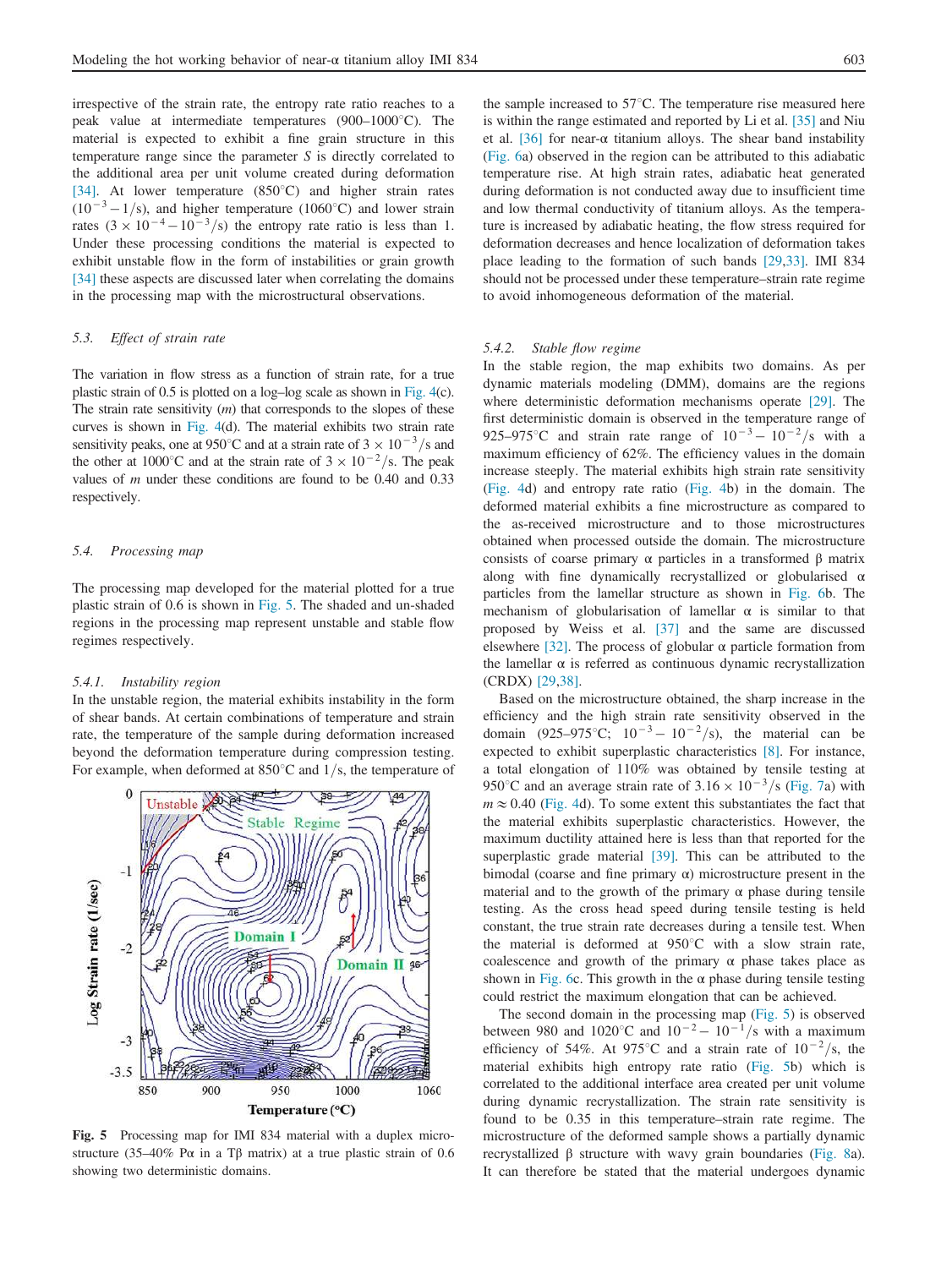β recrystallization in this domain. A total elongation of 80% (Fig. 7a) exhibited by the material when tested under tension in this temperature–strain rate regime and a fine transformed β grain size ( $\sim$ 40–80 µm) obtained when the partially dynamic recrystallized sample is subjected to static recrystallization (SRX) supports the argument that the material undergoes dynamic recrystallization (β DRX) in this domain. Irrespective of the temperature–strain rate domain, the % elongation increases with increasing efficiency (Fig. 7b) of power dissipation.

In the processing map (Fig. 5), the power dissipation efficiency (*n*) value decreases as the deformation temperature beyond  $1030^{\circ}$ C at almost all strain rates. The strain rate sensitivity is less in



Fig. 6 Microstructure of the material deformed (a) at 850°C and 1/s showing adiabatic shear bands, (b) at 950°C and  $10^{-2}/s$  showing completely globularised or CDRX of  $\alpha$  lamellae (c) at 950°C and  $3 \times 10^{-4}$ /s exhibiting coalescence and growth of primary  $\alpha$ .



Fig. 7 Variation of (a) power dissipation efficiency (η) and total elongation with strain rate (b) % elongation with efficiency of power dissipation.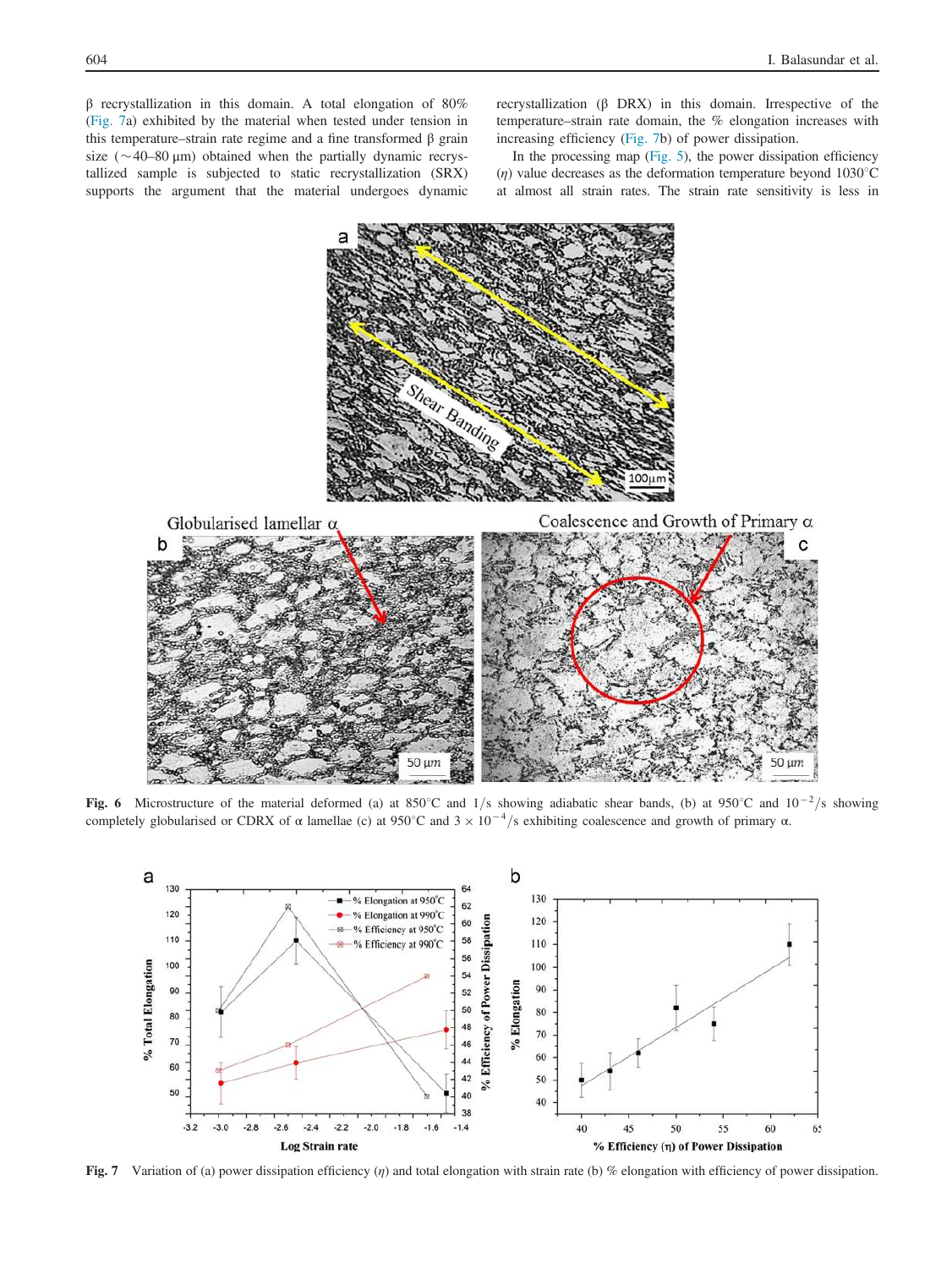

Fig. 8 Microstructure of the material deformed at (a) 1000°C and  $10^{-1/s}$  showing partial DRX of beta grains (b) 1030°C and  $3 \times 10^{-4/s}$ showing completely RX and grown beta grains. (In the above figure, the partial DRX, completely RX and grown β grains are identified using arrows).

|  | <b>Table 2</b> Manifestations in IMI 834 during hot working at |  |  |  |  |
|--|----------------------------------------------------------------|--|--|--|--|
|  | various temperature–strain rate regime.                        |  |  |  |  |

| <b>Manifestation</b>                                                                                                               | <b>Temperature</b><br>$(^{\circ}C)$ | Strain rate (1/<br>S)                |
|------------------------------------------------------------------------------------------------------------------------------------|-------------------------------------|--------------------------------------|
| Shear banding<br>Pseudo superplastic/lamellar<br>$\alpha$ globularisation/continuous<br>dynamic recrystallization<br>(CDRX) regime | 850-925<br>$920 - 975$              | $10^{-1} - 1$<br>$10^{-3} - 10^{-2}$ |
| Dynamic $\beta$ recrystallization                                                                                                  | 980-1020                            | $10^{-2} - 10^{-1}$                  |

this temperature range when compared to the peak values. The microstructure of the samples processed under these conditions exhibit larger prior  $\beta$  grains. The entropy production rate in this region also decreases with increasing temperature (Fig. 4d) and values less than 1 (unstable flow) were obtained for certain strain rates. The sample deformed in this region  $(1030^{\circ}C)$  and at  $3 \times 10^{-4}$ /s) exhibits larger transformed  $\beta$  grain size as shown in Fig. 8b. Therefore, final processing of the material above  $1020^{\circ}$ C at strain rates  $\leq 10^{-3}$ /s is not recommended. If processed, then stress assisted grain growth of dynamically recrystallized β phase would take place, which is then difficult to refine during the post deformation heat treatments. The micro-mechanisms observed in the material at various temperature and strain rate regions are summarized in Table 2. This information can be used to choose the optimum processing parameters and design a suitable process based on the equipment available, final microstructure and properties that are required.

#### 5.5. Constitutive modeling

To establish a constitutive equation that can be used in various finite element codes to simulate the thermo-mechanical behavior of the material under a given state of stress, the materials constants in Eq. (6) are to be established as a function of strain. The procedure used to estimate the material constants at a true plastic strain of 0.5 is listed below. Substituting the value of  $f(\sigma)$  at low and high stress levels in

Eq. (5) gives  
\n
$$
\dot{\varepsilon} = B\sigma^{n'} \tag{9}
$$

$$
\mathcal{N}^{\mathcal{A}}\mathcal{N}^{\mathcal{A}}
$$

$$
\dot{\varepsilon} = C \exp(\beta'\sigma) \tag{10}
$$

where  $B$  and  $C$  are material constants. Taking logarithm on both sides reduces Eqs. (9) and (10) to represent a straight line. The value of n' and  $\beta'$  are then obtained from the slope of  $\ln(\sigma)$  vs. ln ( $\epsilon$ ), and  $\sigma$  vs. ln( $\epsilon$ ) plots. As the straight lines are apparently parallel, the mean values of slopes are taken as  $n'$  and  $\beta'$ . The value of *n'* and  $\beta'$  are estimated to be 4.15 and 0.073 MPa<sup>-1</sup> respectively at a true plastic strain of 0.5. The value of  $\alpha'$  is then estimated from  $\alpha' = (\beta'/n') = 0.0176$ .

For low and high flow stress, the constitutive equation is given as

$$
\dot{\varepsilon} = A[\sinh(\alpha \sigma)]^n \exp\left(-\frac{Q}{RT}\right) \tag{11}
$$

Taking logarithm on both sides and rearranging gives

$$
\ln\left[\sinh(\alpha\sigma)\right] = \frac{\ln\dot{\varepsilon}}{n} + \frac{Q}{nRT} - \frac{\ln A}{n}
$$
\n(12)

Differentiating Eq. 12 w.r.t.  $ln(\acute{\epsilon})$  and  $1/T$  gives

$$
\frac{1}{n} = \frac{d\{\ln[\sinh(\alpha\sigma)]\}}{d\{\ln \dot{\epsilon}\}}
$$
\n(13)

$$
Q = Rn \frac{d \ln [\sinh(\alpha \sigma)]}{d(\frac{1}{T})}
$$
\n(14)

The value of the stress exponent  $(n)$  and activation energy  $(Q)$  are obtained from the slopes of ln[sinh( $\alpha\sigma$ )] vs. ln( $\epsilon$ ) and ln [sinh( $\alpha\sigma$ )] vs.  $1/T$  plots respectively. The stress exponent  $(n)$  and apparent activation energy  $(Q)$  estimated at a true plastic strain of 0.5 were found to be 2.25 and 672 kJ/mol. The activation energy estimated here is well within the range reported for dynamic recrystallization for such materials as shown in Table 3. The value of A  $(6.97 \times 10^{25}/s)$  is estimated from the intercept value of Fig. 9b. The aforementioned procedure was repeated to estimate the material constants at lower true strains of 0.1, 0.2, 0.3 and 0.4. The corresponding values of material constants are listed in Table 4. A third order polynomial equation was found to satisfactorily express the variation of material constants within the strain range of 0.1 to 0.5 as shown Fig. 9a–d. The strain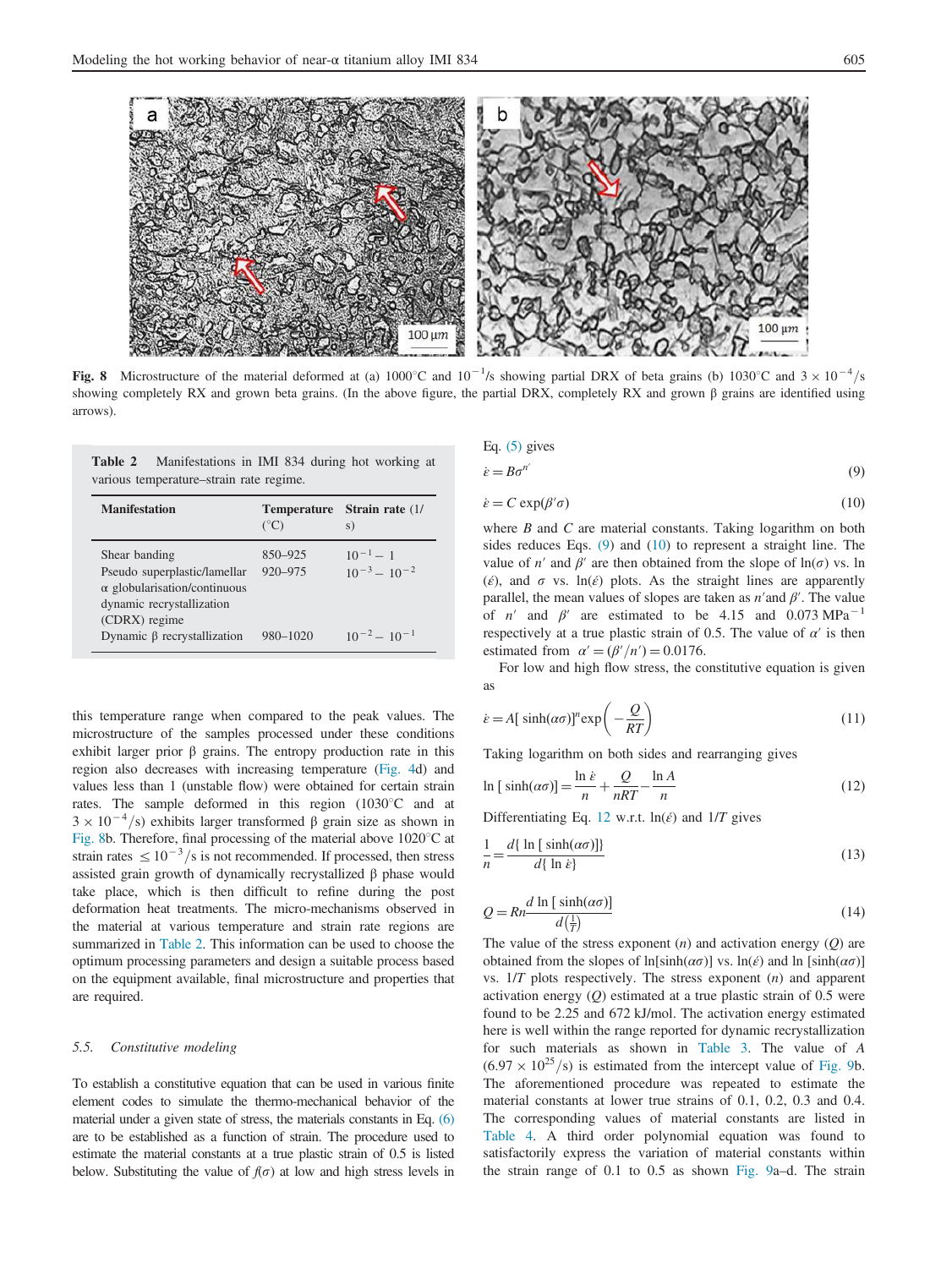compensated constitutive equation to estimate the flow stress is therefore given by

$$
\sigma = \frac{1}{\alpha'} \ln \left\{ \left( \frac{Z}{A} \right)^{1/n} + \left[ \left( \frac{Z}{A} \right)^{2/n} + 1 \right]^{1/2} \right\}
$$
(15)

where,  $Z$ ,  $A$ ,  $n$  and  $\alpha'$  are expressed as function of strain as shown in Fig. 9a–d.

The reliability of the constitutive equation established here (Eq. (15)) in estimating the flow stress for a given processing condition can be verified and validated using standard statistical parameters such as correlation coefficient  $(R^2)$  and average absolute relative error (AARE) [27,28]. These are expressed as

Table 3 Activation energy reported for IMI 834 and other

Temperature  $\sqrt{a}$ 

near-α titanium alloys.

Beta

Material and

$$
R^{2} = \frac{\sum_{i=1}^{N} (E_{i} - \overline{E})(P_{i} - \overline{P})}{\sqrt{\sum_{i=1}^{N} (E_{i} - \overline{E})^{2} \sum_{i=1}^{N} (P_{i} - \overline{P})^{2}}}
$$
(16)

$$
AARE\left(\frac{0}{0}\right) = \frac{1}{N} \sum_{i=1}^{N} \left| \frac{E_i - P_i}{E_i} \right| \times 100
$$
 (17)

where  $E$  is the experimental flow stress and  $P$  is the predicted flow stress obtained from the strain compensated constitutive equation established here.  $\overline{E}$  and  $\overline{P}$  are the mean values of E and P respectively. N is the total number of data used in this study. Correlation coefficient  $R^2$  provides information on the strength of the linear relationship between the experimental and predicted flow stress. It has been reported that a higher value of correlation coefficient  $(R^2)$  need not imply better performance [28] because of the tendency of  $R^2$  to be biased towards higher or lower values. The average absolute relative error (AARE) is calculated through a

Table 4 Values of material constants estimated at various strain values for IMI 834 with a duplex starting microstructure.

| reference     | transus<br>$(^{\circ}C)$ | range $(^{\circ}C)$ |     |  |
|---------------|--------------------------|---------------------|-----|--|
| IMI 834 [10]  | 1040                     | $900 - 950$         | 416 |  |
|               |                          | 950-1020            | 803 |  |
|               |                          | 1020-1060           | 472 |  |
| IMI 834 [14]  | 1045                     | 950-1030            | 703 |  |
|               |                          | 1050-1125           | 153 |  |
| Ti 600 [35]   | 1010                     | 800-1000            | 620 |  |
| IMI $834 -$   | 1060                     | 850-1060            | 672 |  |
| current study |                          |                     |     |  |

Q (kJ/mol)

Strain Material constants n  $Q$  (kJ/mol)  $\alpha'$  ln A 0.1 2.12 723 0.0175 64.31 0.2 2.14 690 0.0181 60.65<br>0.3 2.21 664 0.0185 58.74 664 0.0185 58.74 0.4 2.24 663 0.0189 58.58 0.5 2.25 672 0.0198 59.51



Fig. 9 Variation of (a) stress exponent, (b) stress multiplier, (c) activation energy and (d) ln(A) with strain.